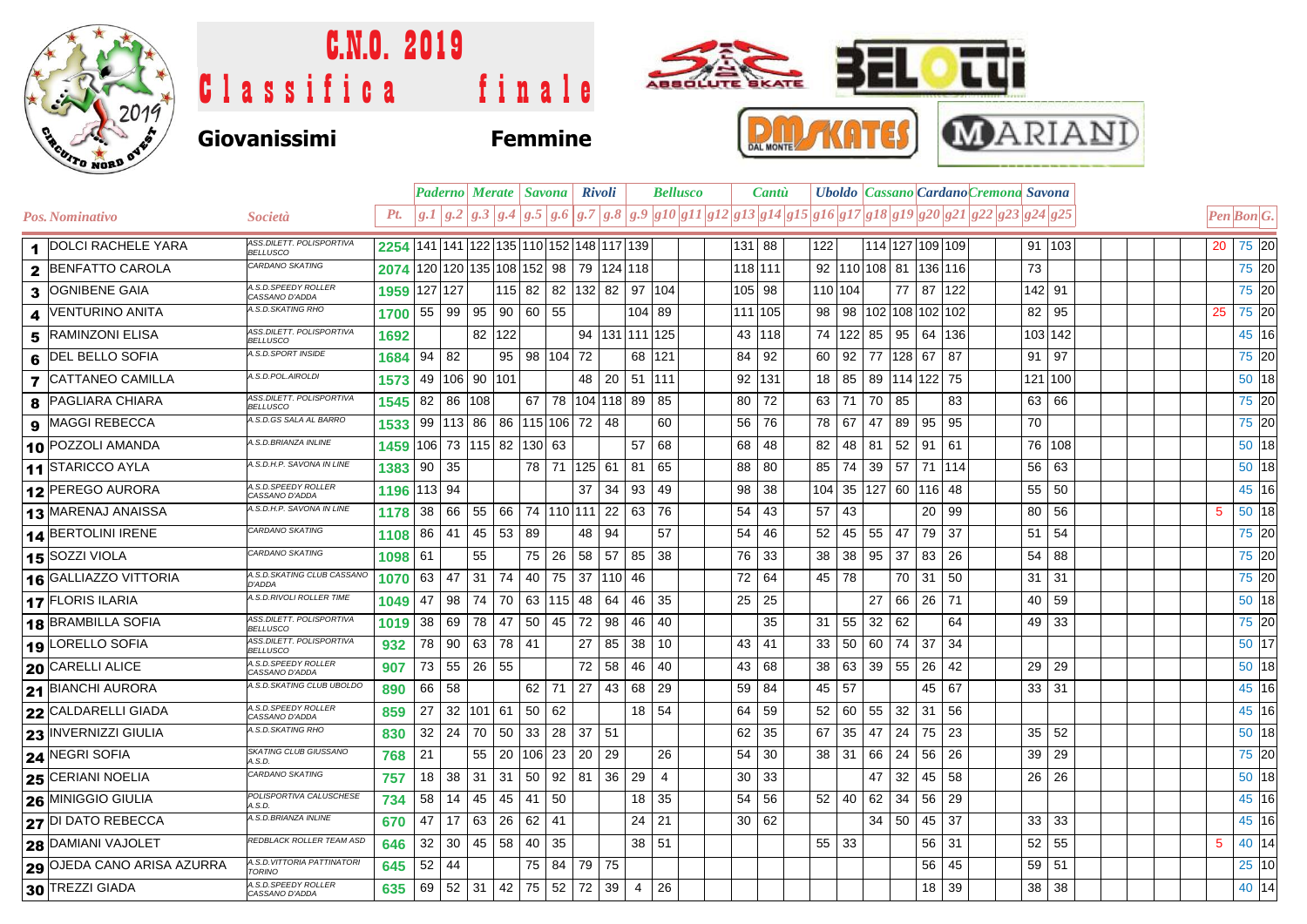

## C.N.O. 2019 tu ABBOLUTE BKATE SEL Classifica finale **MARIANI PAL Giovanissimi Femmine**

|                           |                                              |     |                 | <b>Paderno Merate Savona</b>                                           |                |                     |       |                      | <b>Rivoli</b>                    |    |                | <b>Bellusco</b>                                                                | Cantu        |                |    |    |                 |         | Uboldo Cassano Cardano Cremona Savona |                |    |       |  |                 |                                  |                   |
|---------------------------|----------------------------------------------|-----|-----------------|------------------------------------------------------------------------|----------------|---------------------|-------|----------------------|----------------------------------|----|----------------|--------------------------------------------------------------------------------|--------------|----------------|----|----|-----------------|---------|---------------------------------------|----------------|----|-------|--|-----------------|----------------------------------|-------------------|
| Pos. Nominativo           | Società                                      | Pt. |                 | $\left  g.1 \right  g.2 \left  g.3 \right  g.4 \left  g.5 \right  g.6$ |                |                     |       |                      |                                  |    |                | $ g.7 g.8 g.9 g10 g11 g12 g13 g14 g15 g16 g17 g18 g19 g20 g21 g22 g23 g24 g25$ |              |                |    |    |                 |         |                                       |                |    |       |  |                 | Pen Bon G.                       |                   |
| 31 AVOGARO MAIA           | CARDANO SKATING                              | 594 | $\overline{4}$  | 11                                                                     |                |                     |       |                      | $18$   $18$   $18$   $60$   $81$ | 34 | $\overline{4}$ | 46                                                                             | $35 \mid 54$ |                | 33 | 28 | 32              | 39      | 14 15                                 |                |    |       |  |                 |                                  | $50$ 18           |
| 32 VILLA GIORGIA          | ASS.DILETT. POLISPORTIVA<br><b>BELLUSCO</b>  | 544 | $27$ 21         |                                                                        | 66             | 39                  |       |                      |                                  |    | 63             | 63                                                                             | $43 \mid 17$ |                | 45 | 26 | 24              | 37      | 20                                    | 18             |    |       |  |                 | $35 \overline{\smash{\big)} 14}$ |                   |
| 33 MARIOTTI MARTINA       | REDBLACK ROLLER TEAM ASD                     | 541 |                 |                                                                        | 31             | 26 50               |       |                      | 38 39                            | 62 | 29             | 14                                                                             | 35           | 38             |    |    | 34              | 27      | 58 20                                 |                |    |       |  |                 |                                  | 40 14             |
| 34 CASERTA STELLA         | A.S.D.SKATING RHO                            | 536 | 27 <sup>1</sup> | 49                                                                     |                | $20 \vert 31 \vert$ |       | $35 \mid 35 \mid 27$ |                                  | 27 | 24             | 18                                                                             | 20           | 28             |    |    | 24              | 29      | 20 20                                 |                |    | 26 26 |  |                 | 50 18                            |                   |
| 35 FUMAGALLI GIORGIA      | A.S.D.ROTELLISTICA ROSEDA<br><b>MERATE</b>   | 464 | 14              | 41                                                                     | 36             | 36                  |       |                      |                                  |    | 51             | 38                                                                             | 25           | 20             |    |    | 55              | 34      | 45                                    | 39             |    |       |  | $\overline{5}$  |                                  | 35 12             |
| 36 DE ROSA VALENTINA      | A.S.D.GRUPPO PATTINATORI<br><b>SAVONESI</b>  | 460 | 18              | 48                                                                     |                | $20$   20   28   31 |       |                      |                                  |    | $\overline{4}$ | 18                                                                             | 20           | 14             | 23 | 23 | 19              | 36      | 4                                     | 20             |    | 29 35 |  |                 |                                  | 50 18             |
| 37 RIPAMONTI GLORIA       | A.S.D.ROTELLISTICA ROSEDA<br><b>MERATE</b>   | 450 | 47              | 16                                                                     | 36 28          |                     |       |                      |                                  |    | 13             | 18                                                                             | 17           | 22             | 31 | 33 | 34              | 44      | 37                                    | 34             |    |       |  |                 | $40\overline{14}$                |                   |
| 38 PIROLA ISABELLA OFELIA | ASS.DILETT. POLISPORTIVA<br><b>BELLUSCO</b>  | 439 | $18$ 21         |                                                                        |                |                     | 23    | 23                   | 46                               | 31 | 24             | 13                                                                             | 30           | 17             | 26 | 31 | 39              | 22      | 18                                    | 12             |    |       |  |                 | 45 16                            |                   |
| 39 GIANNASCA ALBA         | A.S.D.ANPINLINE PATTIN.<br>COLOGNO MONZESE   | 430 |                 | 18 13                                                                  | 26             | 36                  | 35    | 56                   |                                  |    | 29             | 43                                                                             | 13           | 20             | 23 | 23 |                 |         | 26                                    | 29             |    |       |  |                 |                                  | 40 14             |
| 40 PANETTA FRANCESCA      | 4.S.D.BRIANZA INLINE                         | 391 |                 |                                                                        | 14             | $16 \mid 35$        |       | 16                   |                                  |    | 13             | $\overline{4}$                                                                 | 35           | 22             | 33 | 21 | 24              | 19      | $37 \overline{\phantom{0}}7$          |                |    | 28 22 |  |                 |                                  | $45$ 16           |
| 41 PIROTTA SARA           | A.S.D.SKATING CLUB CASSANO<br>D'ADDA         | 380 | $21 \mid 27$    |                                                                        | 8              | 18                  |       |                      | 46                               | 36 | 13             | 21                                                                             | 17           | 12             | 31 | 26 | 27              | 42      |                                       |                |    |       |  |                 | $35 \overline{\smash{\big)} 14}$ |                   |
| 42 NASATTI LAURA          | A.S.D.ROTELLISTICA ROSEDA<br><b>MERATE</b>   | 362 | 27              | 63                                                                     | 26             | 28                  |       |                      |                                  |    | 38             | 32                                                                             | 25           | 30             |    |    |                 |         | $37$ 31                               |                |    |       |  |                 |                                  | $25\overline{10}$ |
| 43 ANGIUS SOFIA TERESA    | A.S.D.GS SALA AL BARRO                       | 345 | 38              | 35                                                                     | 36             | 23                  | 22 44 |                      |                                  |    | 29             | 21                                                                             |              |                |    |    | 57              | 15      |                                       |                |    |       |  |                 |                                  | $25\overline{10}$ |
| 44 FILIPPI CHIARA         | POLISPORTIVA CALUSCHESE<br>A.S.D.            | 329 | 8 <sup>1</sup>  | 24                                                                     | $20$ 14        |                     |       |                      |                                  |    | 46             | 8                                                                              | $20 \mid 20$ |                | 23 | 28 | 27              | 22      | $14$ 20                               |                |    |       |  | $5\phantom{.0}$ |                                  | 40 14             |
| 45 FENU GIADA             | A.S.D.ROTELLISTICA ROSEDA<br><b>MERATE</b>   | 307 |                 | $38 \mid 30$                                                           | 36             | 63                  |       |                      |                                  |    | 13             | 24                                                                             |              |                |    |    | 17 <sup>1</sup> | 17      | 26 18                                 |                |    |       |  |                 |                                  | 25 10             |
| 46 SULLA GINEVRA          | A.S.D.H.P. SAVONA IN LINE                    | 306 |                 |                                                                        | 56             | 42                  | 33 31 |                      |                                  |    | 24             | $\overline{4}$                                                                 |              |                |    |    |                 |         |                                       |                | 47 | 49    |  |                 | 20 <sup>8</sup>                  |                   |
| 47 SCARAVAGGI ESTER       | REDBLACK ROLLER TEAM ASD                     | 306 |                 |                                                                        |                |                     |       |                      |                                  |    |                | $38$ 11                                                                        | 25 28        |                | 71 | 52 |                 |         | 8                                     | 53             |    |       |  |                 | $20\overline{8}$                 |                   |
| 48 MANCUSO MARTINA        | A.S.D.RIVOLI ROLLER TIME                     | 302 |                 |                                                                        | 32             |                     |       |                      | $12$   16   21   27   27         |    |                |                                                                                |              |                | 18 | 18 | 15 <sup>1</sup> | 17      | 8                                     | $\overline{4}$ |    | 30 22 |  |                 | $35\overline{\smash{)}14}$       |                   |
| 49 GRIECO NICOLE          | SKATING CLUB GIUSSANO<br>A.S.D.              | 288 | 21              | 32                                                                     | 18 34          |                     |       |                      |                                  |    |                | 18 32                                                                          | 35 54        |                |    |    |                 |         | 8                                     | 11             |    |       |  |                 |                                  | 25 10             |
| 50 BONACCIO NICOLETTA     | A.S.D.SPORT INSIDE                           | 249 |                 | 40 18                                                                  |                |                     | 23    |                      | $18$ 20                          | 32 | 71             | $\overline{7}$                                                                 |              |                |    |    |                 |         |                                       |                |    |       |  |                 | $20\overline{8}$                 |                   |
| 51 ADAMO ARIANNA          | A.S.D.ANPINLINE PATTIN.<br>COLOGNO MONZESE   | 205 |                 |                                                                        | 4              | $\overline{4}$      |       |                      |                                  |    | 13             | $\overline{4}$                                                                 | 8            | 16             | 26 | 21 | 15              | 27      | $18$ 14                               |                |    |       |  |                 |                                  | 35 12             |
| 52 PERONI MARTINA         | A.S.D.SKATING CLUB CASSANO<br>D'ADDA         | 194 |                 |                                                                        | 8              | 8                   |       |                      | 25                               | 31 |                |                                                                                | 13           | 8              | 18 | 16 | 11              | 13      | 4                                     | $\overline{4}$ |    |       |  |                 |                                  | 35 12             |
| 53 BOCCABELLA GAIA        | REDBLACK ROLLER TEAM ASD                     | 186 | 4               | $\overline{4}$                                                         |                |                     | 20    | 16                   | 25                               |    | $\overline{4}$ | $\overline{4}$                                                                 | 8            | $\overline{7}$ | 16 | 16 | 11              | 11      |                                       |                |    |       |  |                 |                                  | 40 13             |
| 54 GUNTRI EMMA            | A.S.D.ROTELLISTICA ROSEDA<br><b>MERATE</b>   | 184 | 14              | 8                                                                      | 14             | 9                   |       |                      |                                  |    |                |                                                                                | 13           | 9              | 18 | 18 | 17              | 17      | 8                                     | $\overline{4}$ |    |       |  |                 |                                  | 35 12             |
| 55 FOJACA CAROLINA        | A.S.D.BI ROLLER PATTINAGGIO<br><b>BIELLA</b> | 181 | 4               | $\overline{4}$                                                         | $\overline{4}$ | $\overline{4}$      |       |                      | 27                               | 18 | $\overline{4}$ | $\overline{4}$                                                                 | 8            | 4              | 20 | 20 | 15              | 10      |                                       |                |    |       |  |                 | $35\overline{14}$                |                   |
| 56 GEROSA VITTORIA        | A.S.D.G.P.MOBILI CANTU' - C.R.A              | 167 | 14              | $\overline{4}$                                                         | $\overline{4}$ | $\overline{4}$      |       |                      |                                  |    | $\overline{4}$ | $\overline{4}$                                                                 | $13 \mid 17$ |                | 26 | 18 |                 |         | 20 <sup>1</sup>                       | $\overline{4}$ |    |       |  |                 |                                  | 35 12             |
| 57 COLOMBO NICLA          | A.S.D.GS SALA AL BARRO                       | 163 | 21              | 18                                                                     | 8              | $\overline{7}$      | 29    | 22                   |                                  |    |                |                                                                                |              |                |    |    | 19 <sup>1</sup> | 19      |                                       |                |    |       |  |                 | $20\overline{8}$                 |                   |
| 58 CANTONI ADELAIDE       | A.S.D.ASA CINISELLO COOP<br>LOMBARDIA        | 153 | 4               | 27                                                                     |                |                     |       |                      |                                  |    | 24 24          |                                                                                |              |                |    |    |                 |         | $31 \mid 23$                          |                |    |       |  |                 | $20\overline{6}$                 |                   |
| 59 GIACCAGLIA SERENA LUZ  | A.S.D.PATT.S.MAURO TORINESE                  | 141 | 14              | $\overline{4}$                                                         |                |                     |       |                      | 29 22 37 20                      |    |                |                                                                                |              |                |    |    |                 |         |                                       |                |    |       |  |                 | $15\overline{6}$                 |                   |
| 60 FUMAGALLI NOEMI        | A.S.D.ROTELLISTICA ROSEDA<br><b>MERATE</b>   | 119 | $\overline{4}$  | 4                                                                      | 8              | $\overline{4}$      |       |                      |                                  |    | 4              | $\overline{4}$                                                                 | $20$ 13      |                |    |    |                 | $19$ 14 |                                       |                |    |       |  |                 |                                  | $25\overline{10}$ |